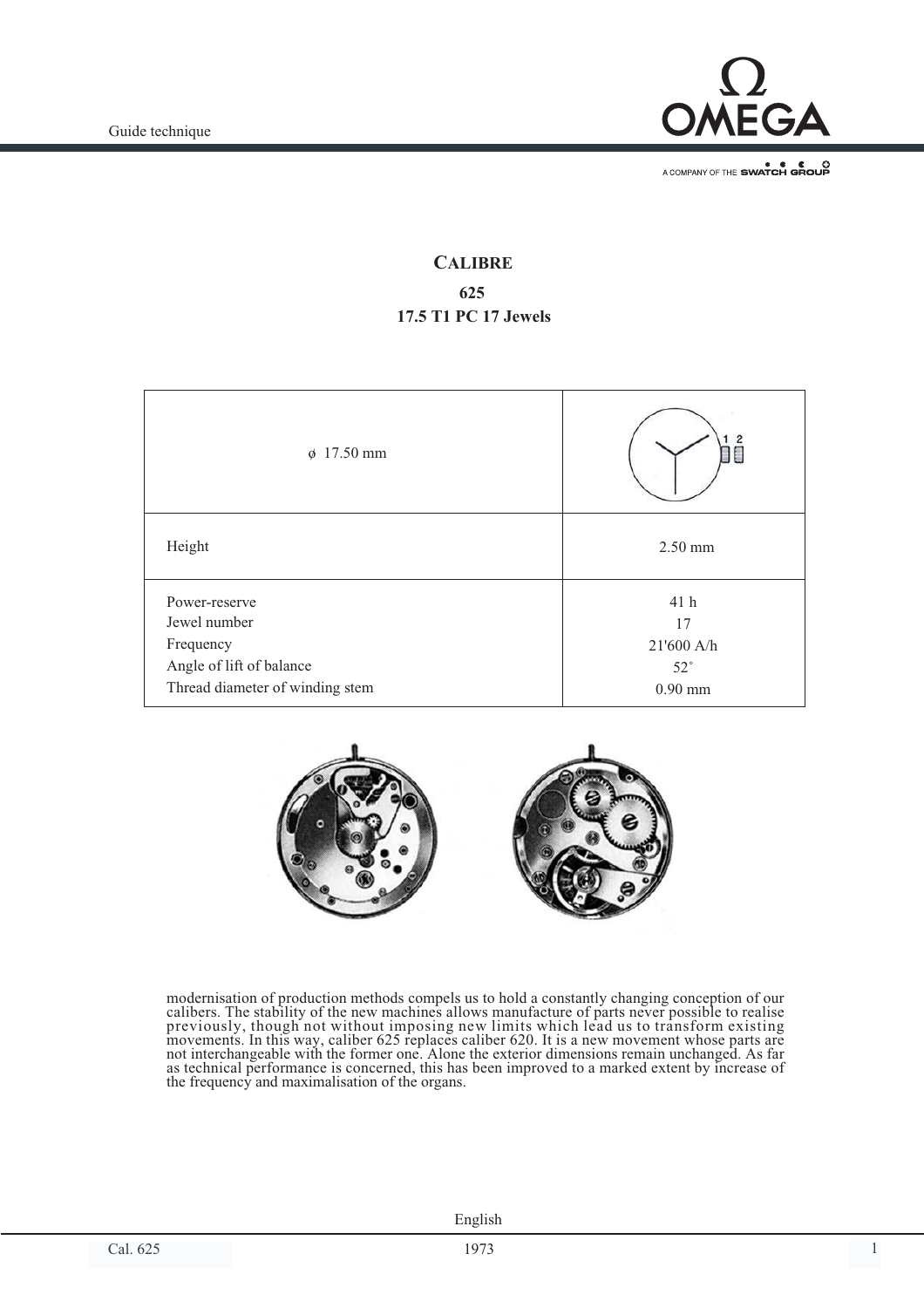## ASSEMBLING

| Οр.           | Order of operations                    | Part         | Fixing device  | Lubrication                |                    | Remarks                       |
|---------------|----------------------------------------|--------------|----------------|----------------------------|--------------------|-------------------------------|
| No.           |                                        | No.          |                | point                      | code               |                               |
|               |                                        |              |                |                            |                    |                               |
| 1.0.          | WHEEL TRAIN                            |              |                |                            |                    |                               |
|               |                                        | 1305         |                |                            |                    |                               |
| 1.1.<br>1.2.  | escape wheel<br>fourth wheel           | 1243         |                |                            |                    |                               |
| 1.3.          | third wheel                            | 1240         |                |                            |                    |                               |
| 1.4.          | barrel                                 | 1200         |                | bearings                   |                    | the spring is self-lubricated |
|               |                                        |              |                | drum + cover               | 1,00               |                               |
| 1.5.          | center wheel                           | 1216         |                |                            |                    |                               |
| 1.6.          | 3/4 plate bridge                       | 1002         | 3 screws 2385  |                            |                    | see 1.6.0.                    |
| 1.7.          | check end-shakes                       |              |                |                            |                    | $0,02$ to $0,05$ mm           |
|               |                                        |              |                |                            |                    |                               |
| 2.0.          | LUBRICATION                            |              |                |                            |                    |                               |
| 2.1.          | escape wheel                           |              |                | lower jewel                | 1.02               |                               |
| 2.2.          | fourth wheel                           |              |                | lower jewel                | 1.02               |                               |
| 2.3.          | third wheel                            |              |                | lower jewel                | 1.07               |                               |
| 2.4.          | barrel                                 |              |                | lower pivot<br>lower jewel | 1,00<br>1.07       |                               |
| 2.5.<br>2.6.  | center wheel<br>escape wheel           |              |                | upper jewel                | 1.02               |                               |
| 2.7.          | fourth wheel                           |              |                | upper jewel                | 1.02               |                               |
| 2.8.          | third wheel                            |              |                | upper jewel                | 1.07               |                               |
| 2.9.          | barrel                                 |              |                | upper pivot                | 1.00               |                               |
| 2.10.         | center wheel                           |              |                | upper jewel                | 1.07               |                               |
|               |                                        |              |                |                            |                    |                               |
| 3.0.          | MECHANISM                              |              |                |                            |                    |                               |
| 3.1.          | cannon pinion                          | 1218         |                | center pinion              |                    | see 7.1.0.                    |
|               |                                        |              |                | stem                       | 1.07               |                               |
| 3.2.          | winding pinion                         | 1108         |                | Breguet                    | 1.00               |                               |
| 3.3.          | clutch wheel                           | 1107         |                |                            |                    |                               |
| 3.4.          | winding stem                           | 1106         | pressure lever | square + pivot             | 1.00               |                               |
| 3.5.          | setting lever                          | 1109         |                | function                   | 1.00               |                               |
| 3.6.          | yoke                                   | 1111         |                |                            |                    |                               |
| 3.7.          | setting wheel                          | 1113         |                | pivoting                   | 1,00               | bevel, underneath             |
| 3.8.          | minute wheel                           | 1246<br>1112 |                | pivoting                   | 1.00<br>1.00       |                               |
| 3.9.<br>3.10. | yoke apring<br>setting lever spring    | 1110         | 2 screws 2385  | active-point<br>notches    | 1.00               |                               |
| 3.11.         | incabloc in-setting and                | 1341         |                |                            |                    |                               |
|               | cap jewel for balance, lower           | 1342         |                | cap jewel                  | 1.00               |                               |
|               |                                        |              |                |                            |                    |                               |
| 4.0.          | WINDING WHEEL UPPER                    |              |                |                            |                    |                               |
| 4.1.          | crown wheel                            | 1101         |                |                            |                    |                               |
| 4.2.          | crown wheel core                       | 1102         | 1 screw 2559   | exterior                   | 1.00               |                               |
| 4.3.          | click                                  | 1104         | 1 screw 2559   |                            |                    |                               |
| 4.4.          | click spring                           | 1105         |                |                            |                    |                               |
| 4.5.          | ratchet wheel                          | 1100         | 1 screw 2216   |                            |                    |                               |
|               |                                        |              |                |                            |                    |                               |
| 5.0.          | <b>ESCAPEMENT</b>                      |              |                |                            |                    |                               |
| 5.1.          | pallet fork                            | 1316         |                | pallets                    | $\vert 1.06 \vert$ |                               |
| 5.2.          | pallet cock                            | 1005         | 2 screws 2187  |                            |                    |                               |
| 5.3.          | check end-shakes                       |              |                |                            |                    | $0,01$ to $0,03$ mm           |
|               |                                        |              |                |                            |                    |                               |
| 6.0.          | <b>ADJUSTMENT</b>                      |              |                |                            |                    |                               |
| 6.1.          | regulator assembly                     |              |                |                            |                    | see 6.1.0.                    |
| 6.2.          | incabloc in-setting and                | 1341         |                | cap jewel                  | 1.02               |                               |
|               | cap jewel for balance, upper           | 1343         |                |                            |                    |                               |
| 6.3.          | fix balance to balance cock            |              | 1 screw 2595   |                            |                    | see 6.3.0.                    |
| 6.4.          | balance cock mounted                   |              | 1 screw 2385   |                            |                    |                               |
| 6.5.          | check end-shakes<br>hairspring-setting |              |                |                            |                    | $0,01$ to $0,03$ mm           |
| 6.6.          |                                        |              |                |                            |                    |                               |
| 7.0.          | <b>EXTERIOR</b>                        |              |                |                            |                    |                               |
|               |                                        |              |                |                            |                    |                               |
| 7.1.<br>7.2.  | hour wheel<br>$\overline{dia1}$        | 1231         |                |                            |                    | see 7.1.0.<br>see 7.2.0.      |
| 7.3.          | hands                                  |              |                |                            |                    |                               |
| 7.4.          | casing-up                              |              |                |                            |                    | position of fixing clamps     |
|               |                                        |              |                |                            |                    | different to that for cal.620 |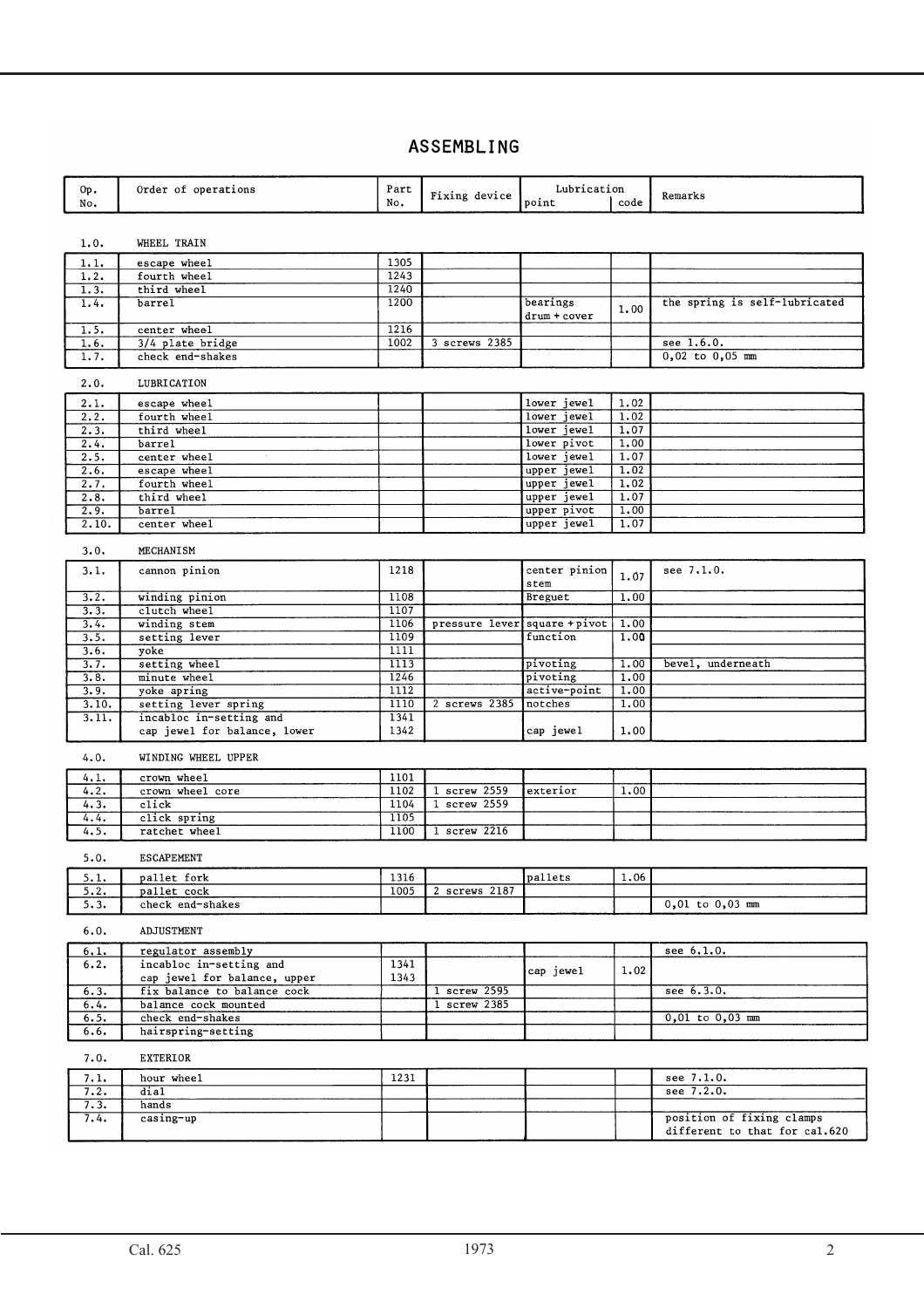#### **1.6.0.**

This movement possesses one bridge only which covers both the wheel train and barrel.

Fitting of this part is easily effected; the very lowplaced center of gravity of the wheels causes the pinions to be perpendicular to the plate prior to fitting of the bridge.

#### **6.1.0. REGULATOR ASSEMBLY**

Shocks to which the movements are submitted sometimes result in displacement of the regulator. The fixing principle adopted for the regulator assembly in this caliber has the advantage of increasing the contact surfaces, producing a lateral grip as well as a new vertical grip. Friction thus being increased, the risks of accidental displacement of the regulator are considerably reduced.



#### **6.3.0. PINNING-UP TO THE STUD**

The modern method which consists in fixing the hairspring to the stud by glueing provides two major advantages as far as quality of adjustment is concerned:

A blade fixed by means of a pin is deformed in its section; obliged to follow the curve of the hole, it no longer offers the initial physical conditions at the point where imbedded.

The glueing process, on the contrary fixes the hairspring with care and constitutes an ideal setting point.